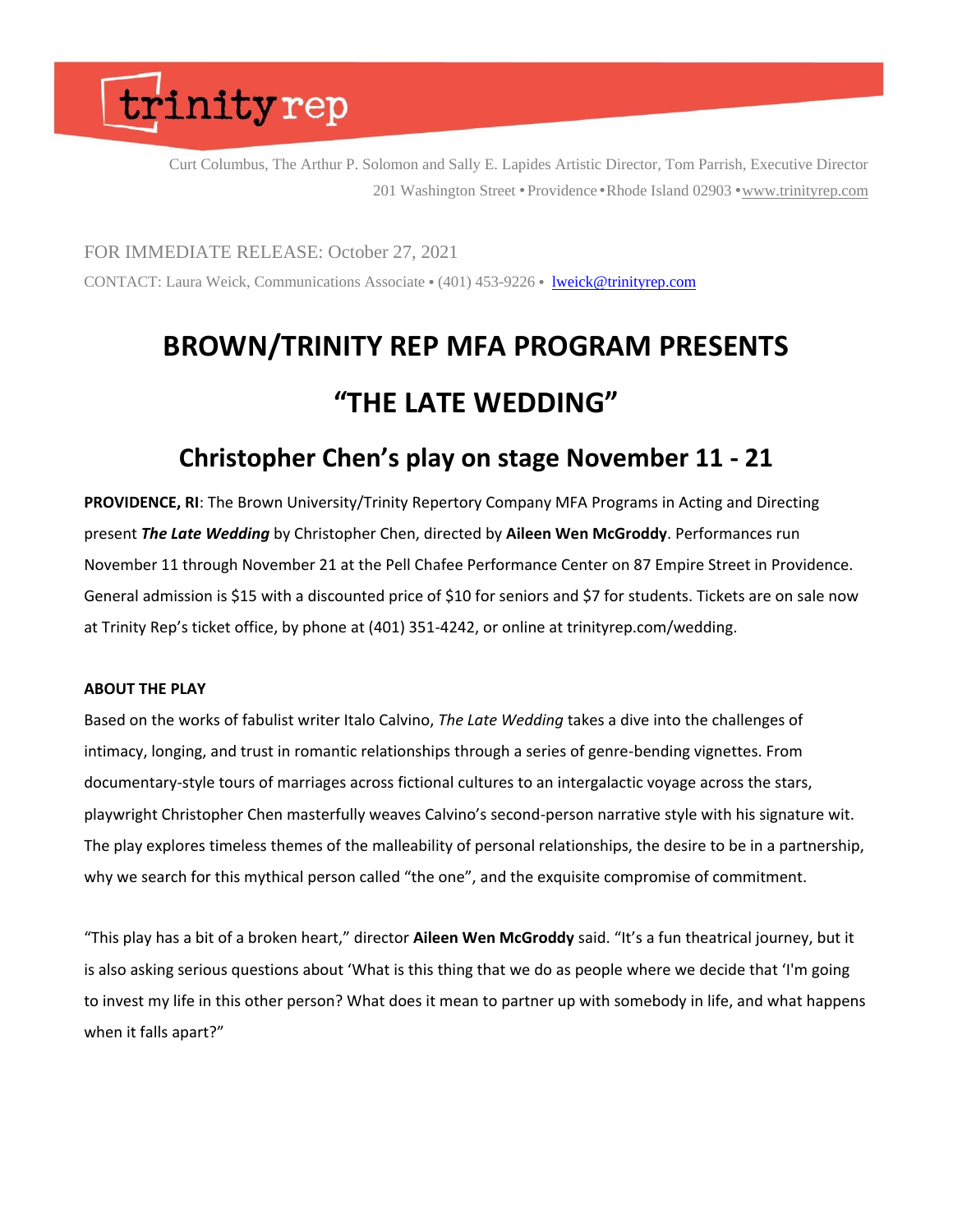*The Late Wedding* will be Brown/Trinity Rep's first live in-person ticketed production since March 2020, something that Aileen considered heavily when staging this play. She said that the production will be a uniquely theatrical experience.

"Part of this project was going to be about coming back to the theater after COVID," Aileen said. "I was asking a lot of questions, like 'What do we want to experience now? How do we give people an experience that is uniquely theatrical, not something that you can experience on Netflix or Zoom?"

#### **CAST AND CREATIVE TEAM**

**Aileen Wen McGroddy is** a Chinese-Irish-American theatre director, educator, and producer of live events. Her work is imaginative, inclusive, and playfully experimental, coming from a robust background in physical theatre and a deep commitment to hospitality. Raised in New York, Aileen studied and worked in Chicago before coming to Providence and Brown/Trinity Rep for her MFA. Credits include: *On The Y-Axis* by Lucas Baisch, *Summer and Smoke* by Tennessee Williams, *Akira Kurosawa Explains his Movies and Yogurt* by Julia Izumi, and *The Tempest* by William Shakespeare adapted by Aileen McGroddy (Brown-Trinity); *Or,* by Liz Duffy-Adams and *Dani Girl* by Christopher Diamond and Michael Koonan (Winnipesaukee Playhouse); *Knuffle Bunny: A Cautionary Musical* and *The Snowy Day* (Emerald City Theatre); *Montauciel Takes Flight* (Lifeline Theatre); *Ulysses* (The Plagiarists); *A Hero's Journey*, *The Hunting of the Snark*, *Robin Hood*, and *The Pied Piper* (The Forks & Hope Ensemble); *The Whiskey Radio Hour, Wake: A Folk Opera*, *Kodachrome Telephone* and *Sign of Rain* (The Whiskey Rebellion); *Gentle*, *The Edge of Our Bodies*, *Music Hall*, *The Anyway Cabaret* (TUTA); *The Nose* and *Reika and the Wolves* (Mudlark Theatre); and *In This Final Century* (Theatre-Hikes). She has assisted at The Eugene O'Neill Theatre Center, Trinity Rep, Court Theatre, The Actors' Gymnasium, The Hypocrites, and The House. Before moving to Providence, she was the artistic director of The Forks & Hope Ensemble and the Whiskey Rebellion; she was a company member of TUTA, sat on the steering committee of DirectorsLabChicago, and on the producing team of Physical Festival Chicago.

Aileen will work alongside **Tatiana Kahvegian** (scenic design), **Camilla Dely** (costume design), **Jennifer Fok** (lighting design), and **Caroline Eng** (sound design).

The cast of this production features five final-year students from the Brown/Trinity Rep MFA program in acting, all playing multiple roles throughout the production: **Alfredo Antillon** as Han and others; **Andrew Gombas** as Sailor and others; **Jihan Haddad** as Eleanor and others; **Gunnar Manchester** as Stranger and others; and **Han**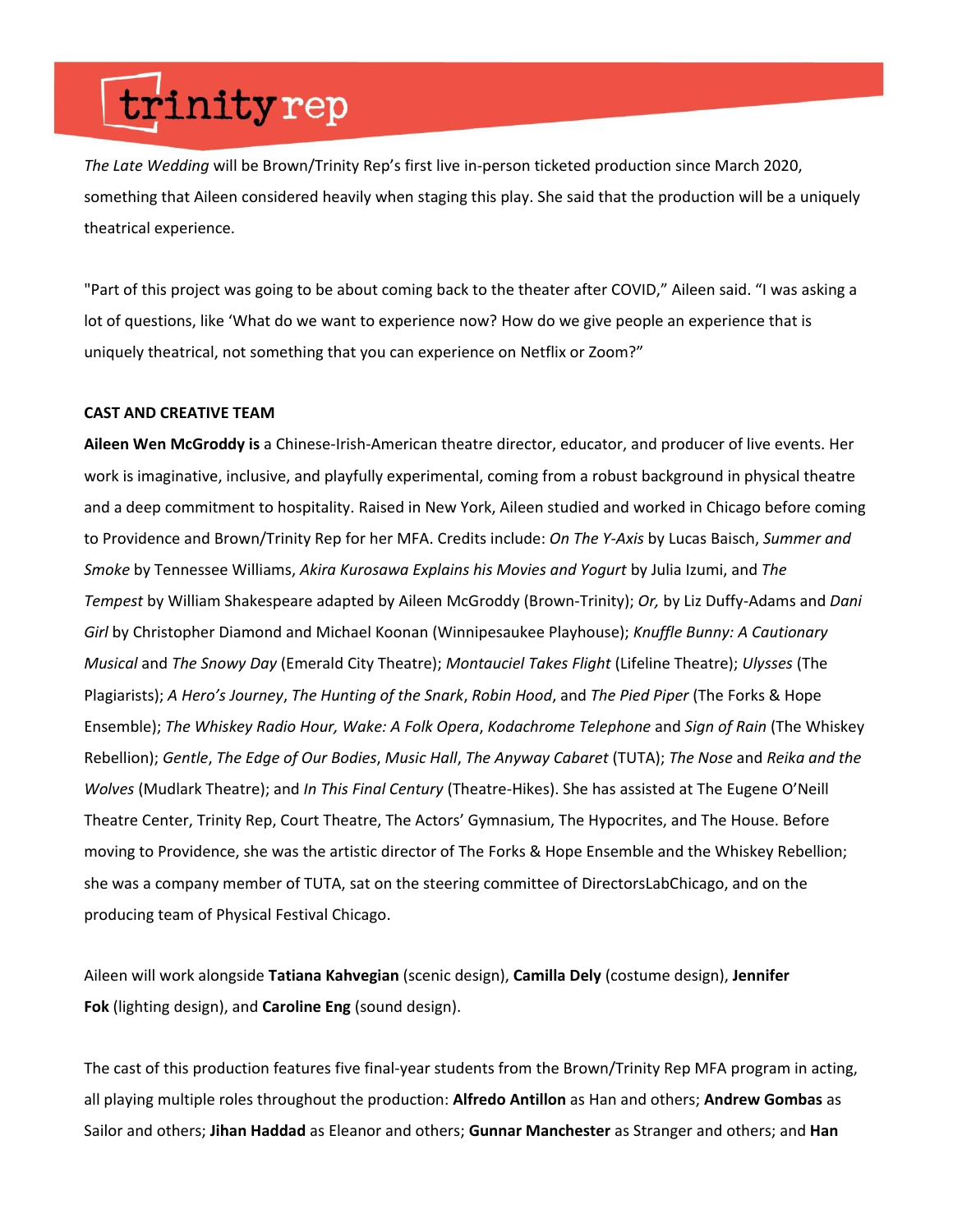**Van Sciver** as General and others. Local Rhode Island actor **Catia** will also appear in the show as Narrator and others.

The Brown/Trinity Rep MFA Programs provide a three-year professional training program under the auspices of an Ivy League university and Rhode Island's Tony Award-winning theater company. Brown University's Department of Theater and Performance Studies is internationally recognized for the quality of its faculty and instruction. Trinity Rep, with its deep tradition of resident artists, provides powerful artistic assets and creates a firm foundation for a new generation of theater artists.